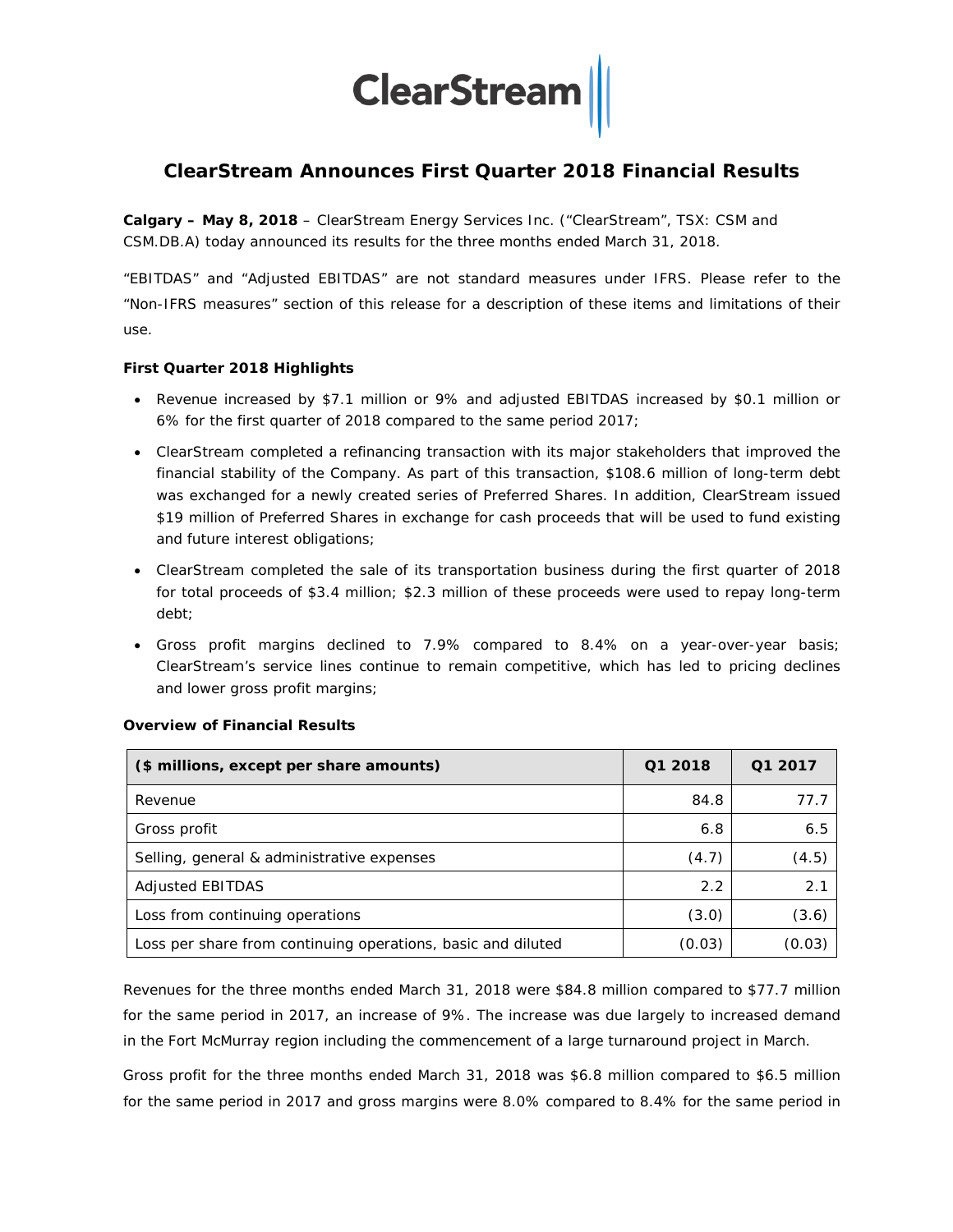2017. Gross margins declined on a year-over-year basis as lower margins for the Wear and Fabrication segment more than offset slightly higher margins for maintenance and construction.

Selling, general and administrative ("SG&A") costs for the three months ended March 31, 2018 were \$4.7 million compared to \$4.5 million in 2017 and remained relatively consistent on a year-over-year basis. As a percentage of revenue, SG&A costs have declined to 5.5% from 5.8% for the three months ended March 31, 2018.

The loss from continuing operations for the first quarter of 2018 was \$2.8 million compared to \$3.6 million in the same period of 2017 due to a reduction in interest expenses.

#### **Segment Review**

## **MAINTENANCE AND CONSTRUCTION SERVICES**

| (\$ millions, except per share amounts)    | Q1 2018 | Q1 2017 |
|--------------------------------------------|---------|---------|
| Revenue                                    | 69.3    | 59.2    |
| Gross profit                               | 3.7     | 2.4     |
| Selling, general & administrative expenses | (0.3)   | (0.3)   |
| <b>Adjusted EBITDAS</b>                    | 3.5     | 2.1     |
| Income from continuing operations          | 2.1     | 2.8     |

Revenues for the Maintenance and Construction Services segment were \$69.3 million for the three months ended March 31, 2018 compared to \$59.2 million in the prior year quarter, an increase of 17%. For the first quarter of 2018, revenues benefitted from an increase in maintenance demand in the Fort McMurray region driven largely by the commencement of a large facility turnaround in March.

Gross profit was \$3.7 million for the three months ended March 31, 2018 compared with \$2.4 million for the same period in the prior year. Gross profit margin for the period was 5.3% compared to 4.1% in 2017. The increase in margins was due to higher operating leverage on our fixed cost structure combined with cost and efficiency improvements that reduced cost of revenues. These factors were partially offset by declines in pricing. SG&A costs for the Maintenance and Construction segment were largely consistent on a year-over-year basis.

Income from continuing operations in the prior year included a \$1.9 million gain on the sale of property, plant and equipment. After adjusting for the one-time gain, the income from operations for the quarter ended March 31, 2018 increased by \$1.1 million compared to the same period in 2017.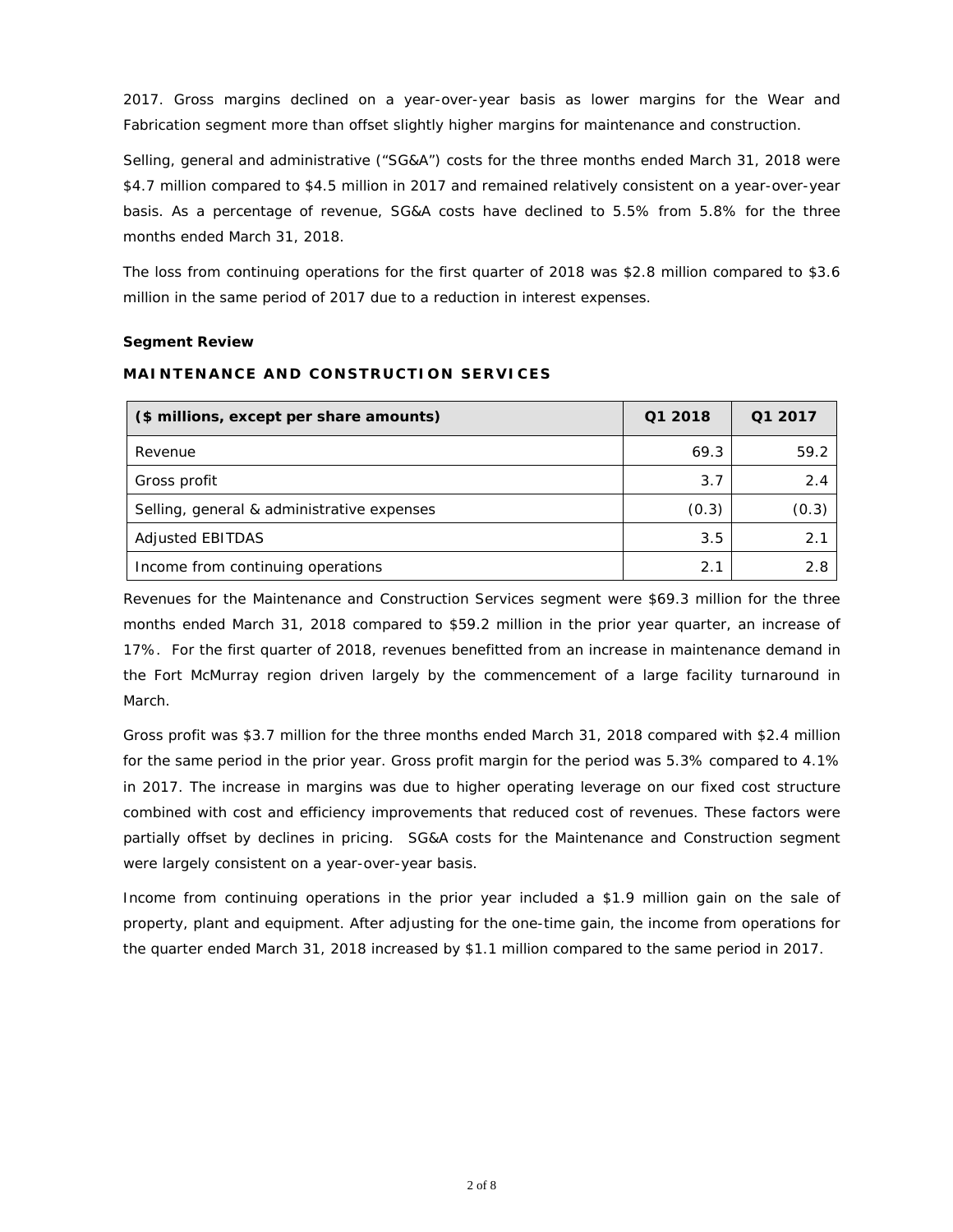| (\$ millions, except per share amounts)    | Q1 2018 | Q1 2017 |
|--------------------------------------------|---------|---------|
| Revenue                                    | 15.6    | 18.9    |
| Gross profit                               | 3.1     | 4.1     |
| Selling, general & administrative expenses | (0.1)   | (0.2)   |
| <b>Adjusted EBITDAS</b>                    | 3.0     | 3.9     |
| Income from continuing operations          | 3.3     | 3.0     |

## **WEAR, FABRICATION, AND TRANSPORTATION SERVICES**

ClearStream sold all transportation assets on January 1, 2018 and shut down this division during the first quarter of 2018. Total proceeds received on the sale were \$3,400 and a gain of \$1,032 was recognized on the sale. The following table shows the quarter-over-quarter results with the transportation division excluded to facilitate a more relevant comparative analysis:

| (\$ millions, except per share amounts)    | Q1 2018 | Q1 2017 |
|--------------------------------------------|---------|---------|
| Revenue                                    | 15.6    | 15.8    |
| Gross profit                               | 3.1     | 4.C     |
| Selling, general & administrative expenses | (0.1)   | (0.1)   |
| Adjusted EBITDAS                           | 3.0     | 3.9     |

Revenue for the Fabrication and Wear Technology segment was \$15.6 million for the three months ended March 31, 2018 compared to \$15.8 million in the prior year quarter. Increased revenue for wear technology services was partially offset by a decline in fabrication revenue. Demand for fabrication services continues to be negatively impacted by a lack of new oil and gas project activity in Alberta.

Gross profit was \$3.1 million for the three months ended March 31, 2018 compared with \$4.0 million during the same period of the prior year. Gross profit margin for the period decreased to 20.0% compared to 25.5% in 2017 due to a decline in pricing for fabrication services combined with unfavorable changes in customer mix.

SG&A expenses for the Fabrication and Wear Technology segment for the three months ended March 31, 2018, were largely consistent with the same period in the prior year.

### **CORPORATE**

| (\$ millions, except per share amounts)    | Q1 2018 | Q1 2017 |
|--------------------------------------------|---------|---------|
| Selling, general & administrative expenses | 4.3     |         |

Corporate SG&A expenses were \$4.3 million for the three months ended March 31, 2018 compared to \$4.0 million for the same period in the prior year. SG&A costs increased slightly on a year-overyear basis due to higher employee costs.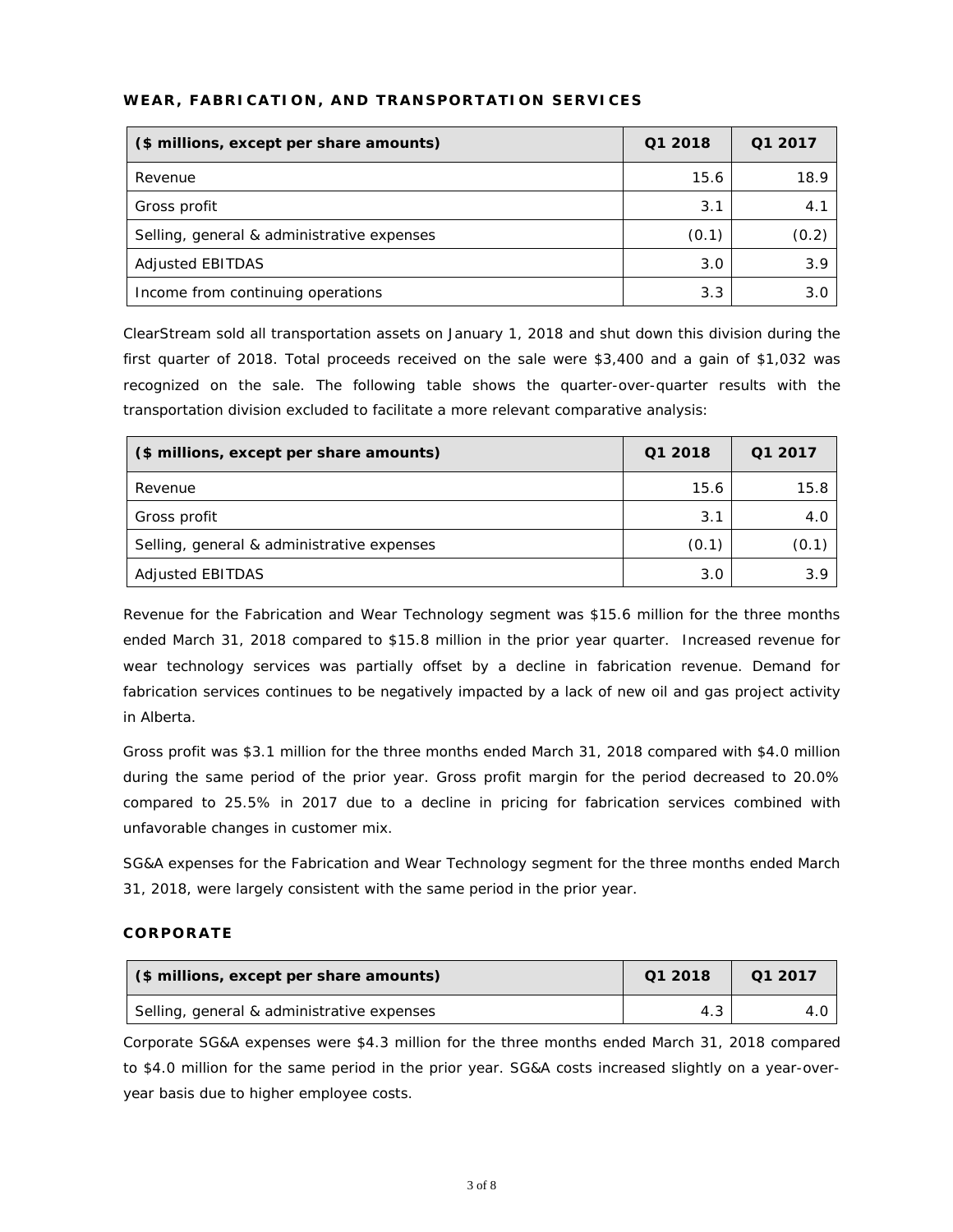### **Outlook**

Demand for ClearStream's services is typically strong during the second quarter when many oil and gas facilities undergo significant maintenance. ClearStream has several facility maintenance projects scheduled for the second quarter of 2018 and revenue is expected to increase significantly compared to the first quarter of 2018.

With recent improvements in oil prices, demand for ClearStream's services is expected to increase in 2018 compared to 2017 as our clients slowly increase maintenance budgets to uphold production levels. However, ClearStream's business remains very competitive as more service companies are focused on increasing exposure to maintenance related service lines. Under this competitive landscape, pricing is not expected to increase during 2018 and profit margins are expected to remain at current levels.

ClearStream will continue to focus on the key aspects of our business including safety, quality, recruiting, and cost control.

#### **About ClearStream Energy Services Inc.**

With a legacy of excellence and experience stretching back more than 50 years, ClearStream provides solutions to the Energy and Industrial markets including: Oil & Gas, Petrochemical, Mining, Power, Agriculture, Forestry, Infrastructure and Water Treatment. With offices strategically located across Canada and over 3,000 employees, we construct, transport and provide maintenance services that keep our clients moving forward. For more information about ClearStream, please visit [www.ClearStreamEnergy.ca.](http://www.clearstreamenergy.ca/)

#### **For further information, please contact:**

Gary Summach Chief Financial Officer ClearStream Energy Services Inc. 587-318-1003 gsummach@clearstreamenergy.ca

Dean MacDonald Executive Chairman and Interim CEO ClearStream Energy Services Inc. dean@tuckamore.ca

#### **Forward-looking information**

This report contains certain forward-looking information. Certain information included in this report may constitute forward-looking information within the meaning of securities laws. In some cases, forward-looking information can be identified by terminology such as "may", "will", "should", "expect", "plan", "anticipate", "believe", "estimate", "predict", "potential", "continue" or the negative of these terms or other similar expressions concerning matters that are not historical facts. Forward-looking information may relate to management's future outlook and anticipated events or results and may include statements or information regarding the future plans or prospects of ClearStream and reflects management's expectations and assumptions regarding the growth, results of operations, performance and business prospects and opportunities of ClearStream. Without limitation, information regarding the future operating results and economic performance of ClearStream constitute forward-looking information. Such forward-looking information reflects management's current beliefs and is based on information currently available to management of ClearStream. Forward-looking information involves significant risks and uncertainties. A number of factors could cause actual events or results to differ materially from the events and results discussed in the forward-looking information including risks related to investments, conditions of capital markets, economic conditions, commodity prices, dependence on key personnel, limited customer bases, interest rates, regulatory change, ability to meet working capital requirements and capital expenditures needs of the Company, factors relating to the weather and availability of labour. These factors should not be considered exhaustive. In addition, in evaluating this information, investors should specifically consider various factors, including the risks outlined under "Risk Factors," in the company's 2017 Annual Information Form dated February 28, 2018, which may cause actual events or results to differ materially from any forward-looking statement. In formulating forward-looking information herein, management has assumed that business and economic conditions affecting ClearStream will continue substantially in the ordinary course, including without limitation with respect to general levels of economic activity, regulations, taxes and interest rates. Although the forward-looking information is based on what management of ClearStream considers to be reasonable assumptions based on information currently available to it, there can be no assurance that actual events or results will be consistent with this forward-looking information, and management's assumptions may prove to be incorrect. This forward-looking information is made as of the date of this report, and ClearStream does not assume any obligation to update or revise it to reflect new events or circumstances except as required by law. Undue reliance should not be placed on forward-looking information. ClearStream is providing the forward-looking financial information set out in this report for the purpose of providing investors with some context for the outlook presented. Readers are cautioned that this information may not be appropriate for any other purpose.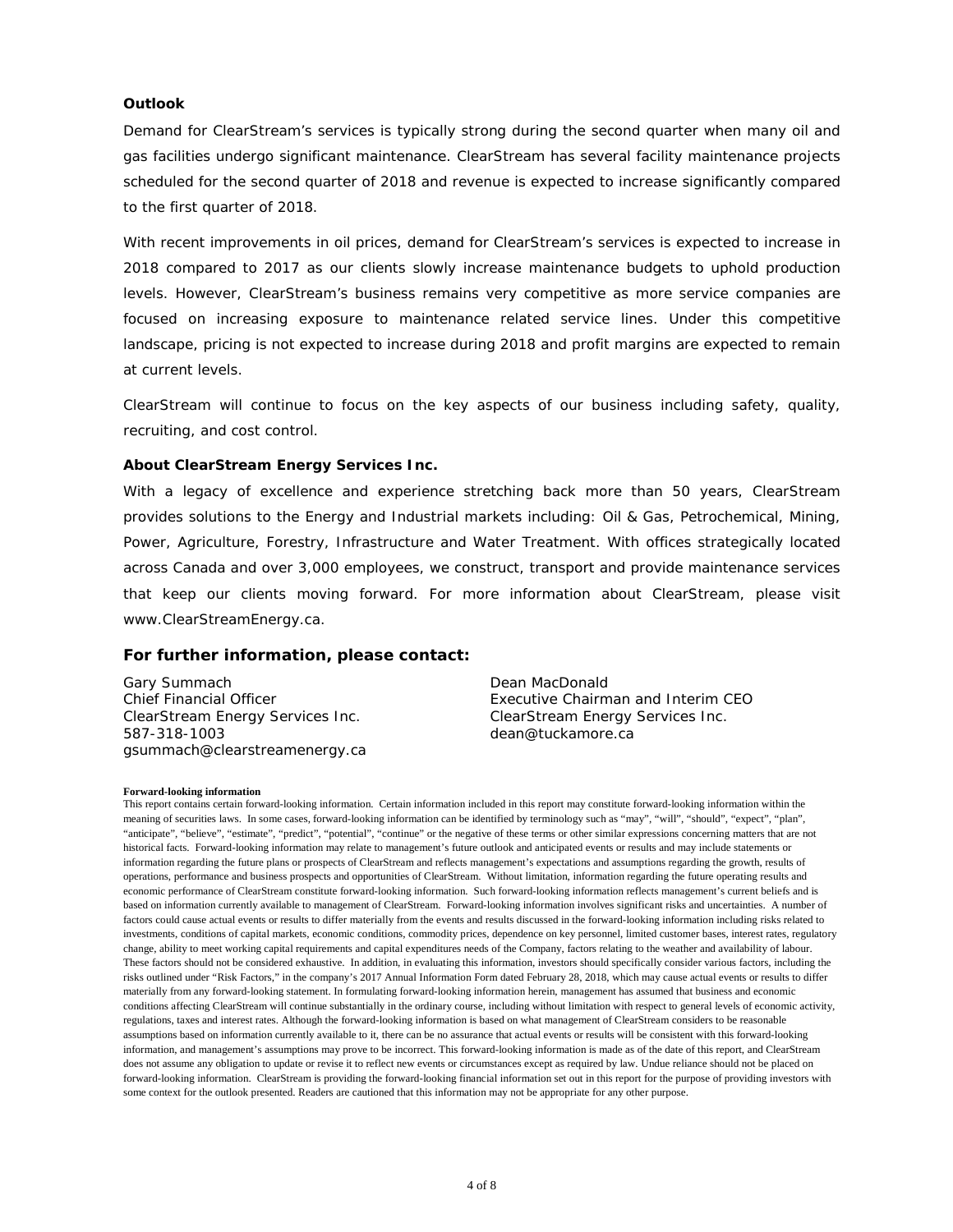#### **Non-standard measures**

The terms ''EBITDAS'' and "Adjusted EBITDAS" (collectively the ''Non-GAAP measures'') are financial measures used in this report that are not standard measures under IFRS. ClearStream's method of calculating Non-GAAP measures may differ from the methods used by other issuers. Therefore, ClearStream's Non-GAAP measures, as presented may not be comparable to similar measures presented by other issuers.

**EBITDAS** refers to net earnings determined in accordance with IFRS, before depreciation and amortization, interest expense, income tax expense (recovery) and stock based compensation. EBITDAS is used by management and the directors of ClearStream (the "Directors") as well as many investors to determine the ability of an issuer to generate cash from operations. Management also uses EBITDAS to monitor the performance of ClearStream's reportable segments and believes that in addition to net income or loss and cash provided by operating activities, EBITDAS is a useful supplemental measure from which to determine ClearStream's ability to generate cash available for debt service, working capital, capital expenditures and income taxes. ClearStream has provided a reconciliation of income (loss) from continuing operations to EBITDAS in its consolidated financial statements and MD&A.

**Adjusted EBITDAS** refers to EBITDAS excluding income from equity investments, the gain on sale of assets held for sale, impairment of goodwill and intangible assets, restructuring costs, and gain on sale of property plant and equipment. ClearStream has used Adjusted EBITDAS as the basis for the analysis of its past operating financial performance. Adjusted EBITDAS is used by ClearStream and management believes it is a useful supplemental measure from which to determine ClearStream's ability to generate cash available for debt service, working capital, capital expenditures, and income taxes. Adjusted EBITDAS is a measure that management believes facilitates the comparability of the results of historical periods and the analysis of its operating financial performance which may be useful to investors. ClearStream has provided a reconciliation of income (loss) from continuing operations to Adjusted EBITDAS in its MD&A.

Investors are cautioned that the Non-GAAP Measures are not alternatives to measures under IFRS and should not, on their own, be construed as an indicator of performance or cash flows, a measure of liquidity or as a measure of actual return on the shares. These Non-GAAP measures should only be used with reference to ClearStream's Interim Financial Statements and Annual Financial Statements available on SEDAR a[t www.sedar.com](http://www.sedar.com/) or www.clearstreamenergy.ca.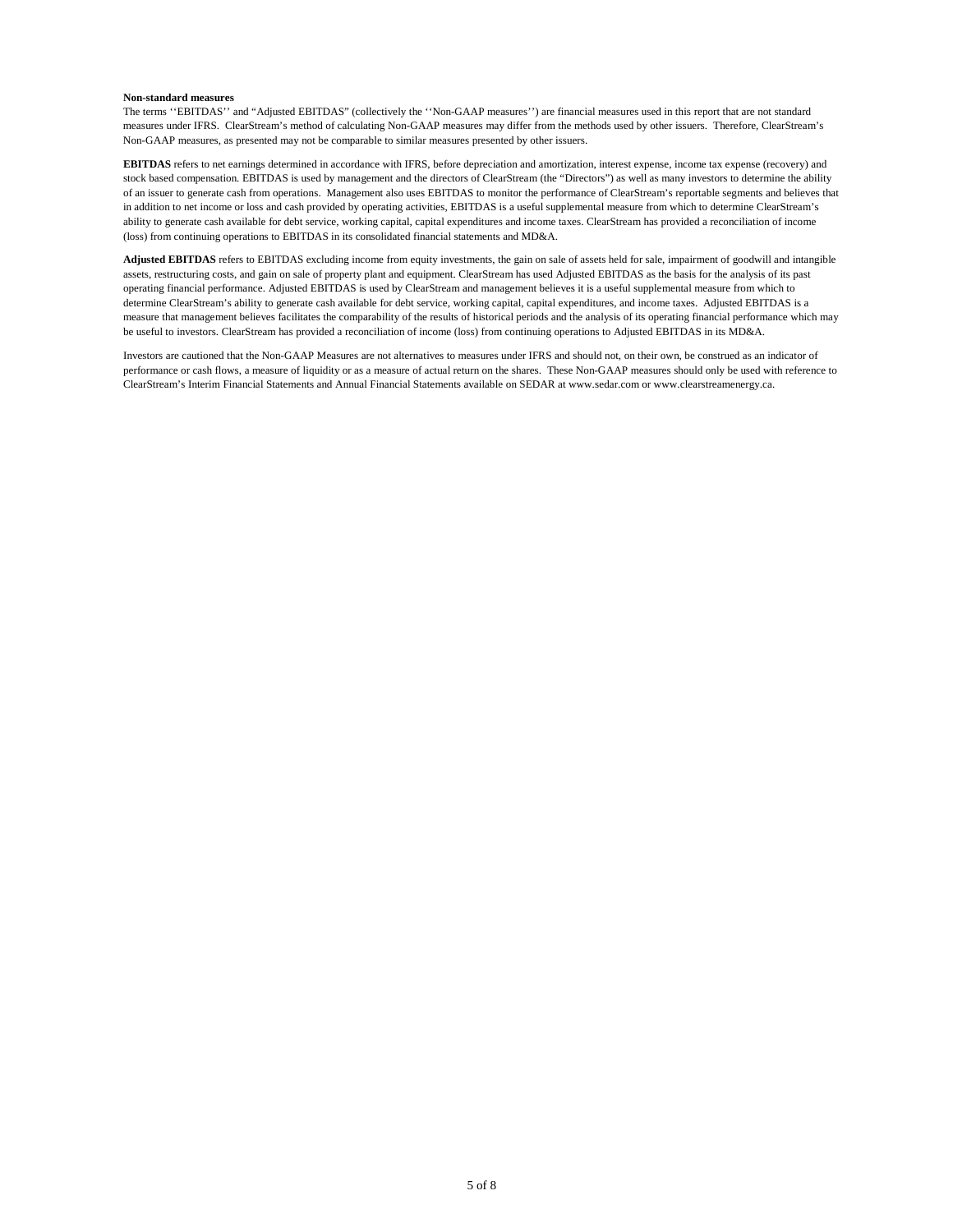# **CLEARSTREAM ENERGY SERVICES INC.**

Consolidated Balance Sheets (In thousands of Canadian dollars) (unaudited)

|                                                     | March 31, 2018 | December 31, 2017 |            |
|-----------------------------------------------------|----------------|-------------------|------------|
|                                                     |                |                   |            |
| Cash                                                | \$             | \$                | 4,649      |
| Restricted cash                                     | 8,980          |                   | 980        |
| Accounts receivable                                 | 72,287         |                   | 66,177     |
| Inventories                                         | 4,441          |                   | 4,304      |
| Prepaid expenses and other                          | 1,897          |                   | 2,989      |
| Earn-out assets                                     | 1,500          |                   | 1,277      |
| Assets held for sale                                |                |                   | 2,506      |
| <b>Total current assets</b>                         | 89,105         |                   | 82,882     |
|                                                     |                |                   |            |
| Property, plant and equipment, net                  | 20,259         |                   | 20,657     |
| Goodwill and intangible assets                      | 25,990         |                   | 26,765     |
| Earn-out assets                                     |                |                   | 1,173      |
| Long-term investments                               | 607            |                   | 575        |
| Deferred financing costs                            | 607            |                   | 591        |
| <b>Total assets</b>                                 | \$<br>136,568  | \$                | 132,643    |
|                                                     |                |                   |            |
| <b>Bank indebtedness</b>                            | \$<br>1,689    | \$                |            |
| Accounts payable and accrued liabilities            | 33,237         |                   | 36,276     |
| Deferred revenue                                    | 148            |                   | 146        |
| Current portion of obligations under finance leases | 1,359          |                   | 1,462      |
| Current liabilities of assets held for sale         |                |                   | 1,197      |
| ABL facility                                        | 24,500         |                   | 27,500     |
| Senior secured debentures                           |                |                   | 171,988    |
| Convertible secured debentures                      |                |                   | 24,999     |
| Current portion of provision                        | 1,148          |                   | 1,196      |
| <b>Total current liabilities</b>                    | 62,081         |                   | 271,531    |
|                                                     |                |                   |            |
| Provision                                           | 4,286          |                   | 4,582      |
| Obligations under finance leases                    | 2,323          |                   | 2,185      |
| Senior secured debentures                           | 96,523         |                   |            |
| Convertible secured debentures                      | 962            |                   |            |
| <b>Total liabilities</b>                            | 166,233        |                   | 271,531    |
|                                                     |                |                   |            |
| Share capital                                       | 462,036        |                   | 469,030    |
| <b>Preferred Shares</b>                             | 102,130        |                   |            |
| Contributed surplus                                 | 21,169         |                   | 2,958      |
| Deficit                                             | (615,000)      |                   | (610, 876) |
| Total shareholders' deficit                         | (29, 665)      |                   | (138, 888) |
|                                                     |                |                   |            |
| Total liabilities and shareholders' deficit         | \$<br>136,568  | \$                | 132,643    |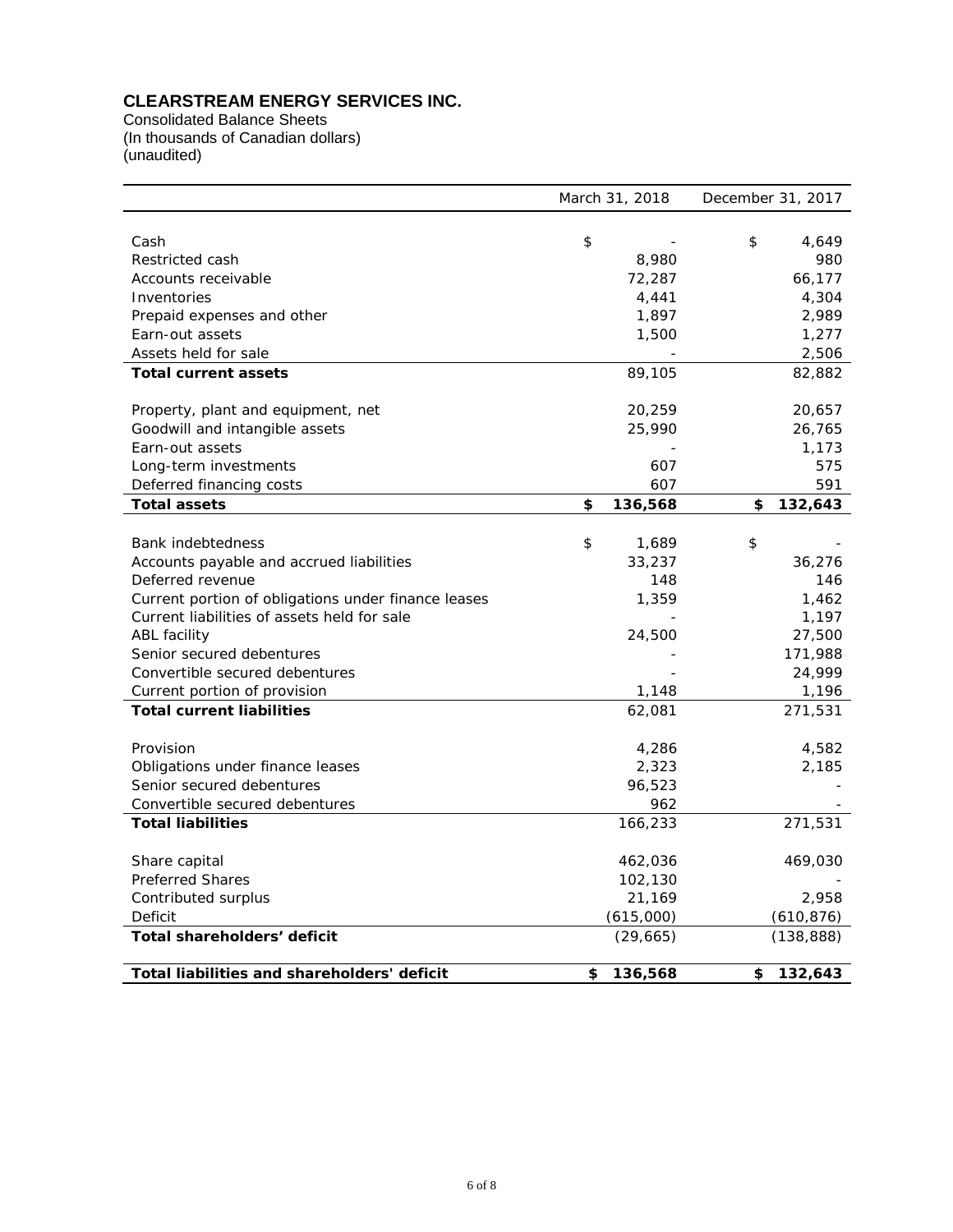# **CLEARSTREAM ENERGY SERVICES INC.**

Consolidated Statements of Loss and Comprehensive Loss (In thousands of Canadian dollars, except per share amounts) (unaudited)

| Three months ended March 31                      | 2018           | 2017          |
|--------------------------------------------------|----------------|---------------|
| Revenue                                          | \$<br>84,794   | \$<br>77,689  |
| Cost of revenue                                  | (77,975)       | (71, 149)     |
| <b>Gross profit</b>                              | 6,635          | 6,540         |
|                                                  |                |               |
| Selling, general and administrative expenses     | (4,675)        | (4, 528)      |
| Share based compensation                         | (79)           | (309)         |
| Amortization of intangible assets                | (757)          | (863)         |
| Depreciation                                     | (1, 161)       | (1, 231)      |
| Income from equity investment                    | 32             | 37            |
| Interest expense                                 | (3, 748)       | (5,032)       |
| Gain on sale of assets held for sale             | 1,032          | 123           |
| Restructuring costs                              | (60)           | (277)         |
| Other loss                                       | (282)          |               |
| Gain on sale of property, plant and equipment    | 52             | 1,917         |
| Loss before taxes                                | (2, 827)       | (3,623)       |
| Income tax expense - current                     | (161)          |               |
| Loss from continuing operations                  | (2,988)        | (3,623)       |
|                                                  |                |               |
| Loss from discontinued operations (net of taxes) | (187)          | (370)         |
| Net loss and comprehensive loss                  | \$<br>(3, 175) | \$<br>(3,993) |
|                                                  |                |               |
| Loss per share                                   |                |               |
| Basic & diluted:                                 |                |               |
| Continuing operations                            | \$<br>(0.03)   | \$<br>(0.03)  |
| Discontinued operations                          | \$<br>(0.00)   | \$<br>(0.00)  |
| Net loss                                         | \$<br>(0.03)   | \$<br>(0.04)  |